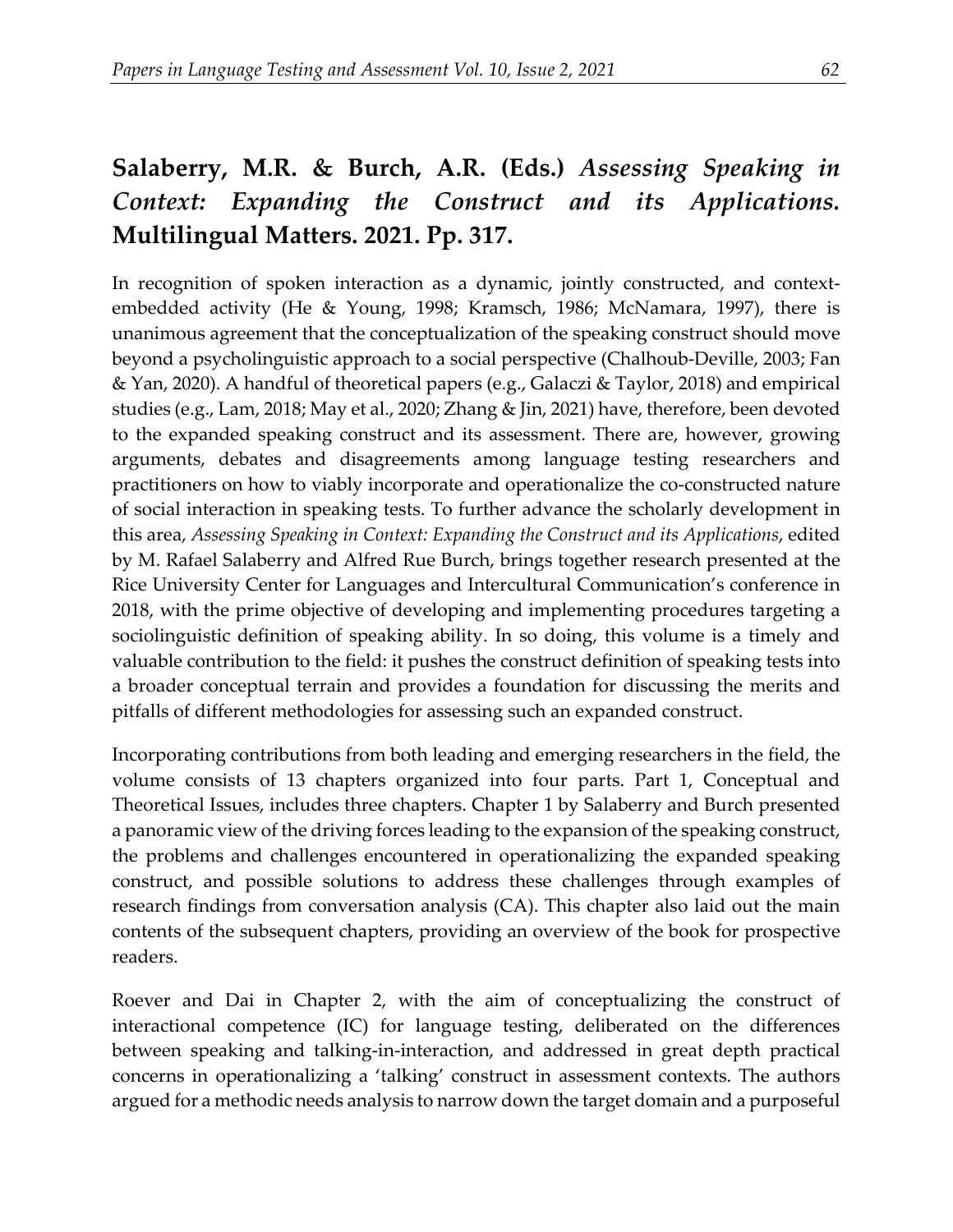IC marker selection by means of the combination of "etic, researcher-based judgment with emic, data-based evidence" (p. 36). Finally, this chapter zoomed in on how the IC construct can be broadened to incorporate social role enactment (an under-researched sub-trait) as a rating criterion, employing an innovative approach, membership categorization analysis (MCA).

Chapter 3 by Plough centered on another less-explored area in second language speaking assessment, that is, nonverbal behavior (NVB). Acknowledging the fundamental role of NVB in face-to-face communication, Plough held that NVB should be incorporated into the speaking construct and that it should not be viewed as static, but "part of dynamic interactional processes" (p. 62). To assess NVB, Plough advocated adopting the emicbased approach of ethnomethodological conversation analysis (EMCA) and constructing a continuum of (im)permissible behaviors rather than a dichotomous conceptualization of acceptable and meaningful gesture versus non-gesture which is unacceptable and meaningless.

Part 2, Collecting and Rating Speaking Data, assembles three chapters. In Chapter 4, Burch and Kasper carried out a fine-grained analysis of how roleplay instructions transition the interaction from the interview-structured portion to the roleplay performance in the oral proficiency interview (OPI) through employing multimodal CA. Findings indicated that the examiner's task instruction delivery, both verbal and nonverbal, was remarkably similar across the four video-recorded OPI cases and that variation occurs when intersubjectivity is at risk. This chapter also revealed that participants tended to be cooperative to achieve understanding and further stressed the pressing need for video-recorded data to observe how participants manage the interaction through a rich repertoire of semiotic resources.

Using think-aloud protocols, Chapter 5 by Youn and Chen investigated raters' scoring processes and strategies before and after training on recognizing IC-related features elicited by paired roleplays. Before training, raters intuitively relied on factors frequently used in large-scale language tests, namely fluency, accuracy, and task completion. After training on the interaction-sensitive analytical rating criteria, raters closely interacted with the specific features included in the rubrics although variations occur in their decision-making processes, influenced by differential pragmatic norms and scoring styles.

Sandlund and Sundqvist in Chapter 6 investigated rater identities, defined as raters' orientations to severity/leniency in their reflective practices, by combining a CA approach and observational tools from MCA. Results indicated that raters tended to view leniency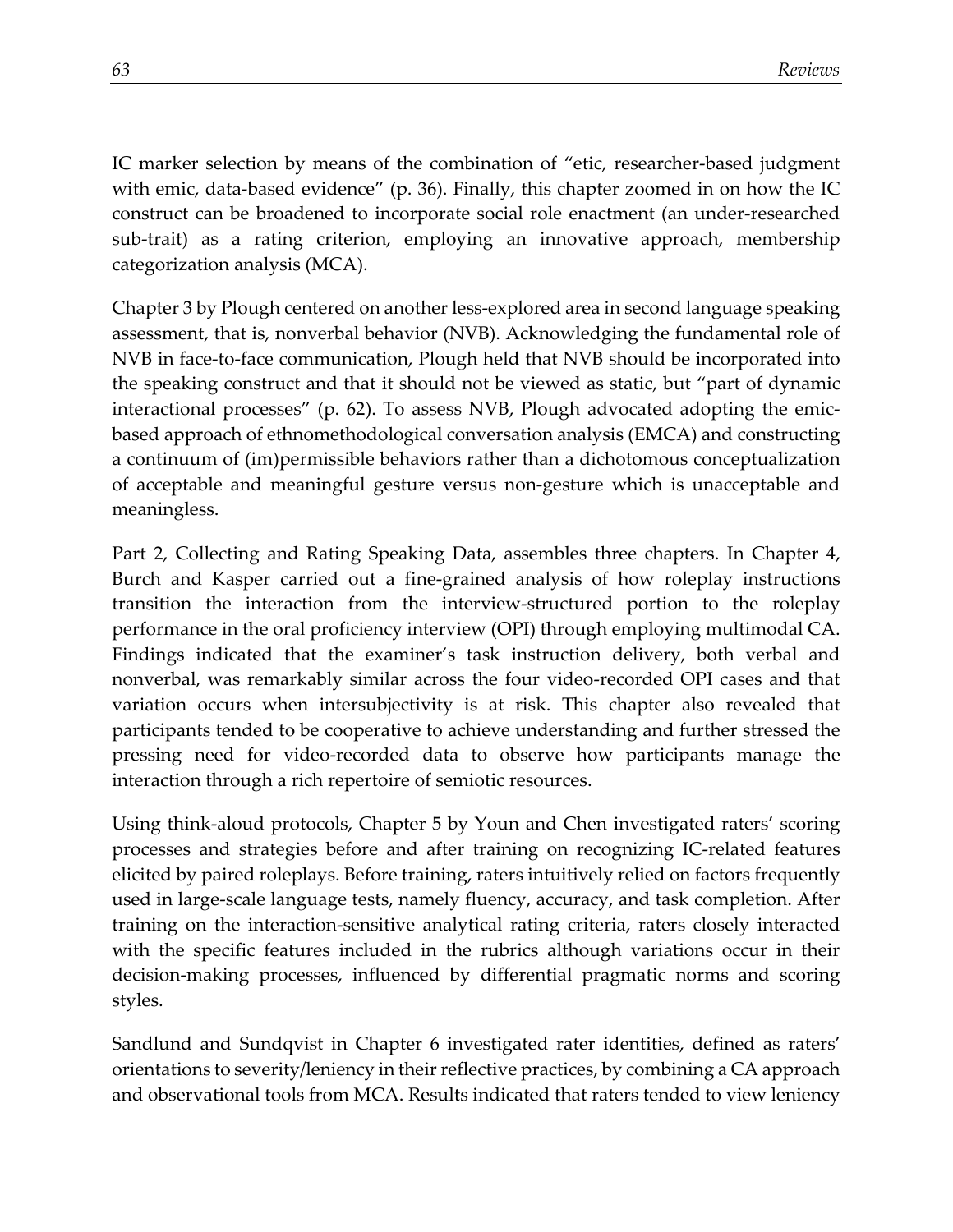as more problematic than severity, as lenient raters were perceived to be inexperienced and overgenerous, while severity was treated as a safer option which embodied professionalism. The authors held that examining rater identities via membership categories can offer a new approach for research on rater variability and cognition.

Part 3 (Chapters 7-10), Designing Speaking Assessment Tests, centers on the implementation of novel procedures that assess the expanded speaking construct. Chapter 7 by Kley, Kunitz and Yeh focused on two L2 Chinese learners' use of repair practices in conversation with a native speaker from a CA perspective. Findings showed that repair practices were teachable, even for beginning L2 learners, but that pedagogically intended objectives and actual repair practices only partially align. To be specific, learners could initiate repair when non-understanding occurred. However, half of the learning objectives were not deployed and students used different varieties of repair practices. Furthermore, evidence indicated that the rating scale used in this study could not accurately differentiate between higher- and lower-level learners; refinements are thus required.

Drawing on data from an intermediate US university-level learner of French who completed one scenario out of a series of six, van Compernolle in Chapter 8 examined the potential of using dynamic strategic interaction scenarios (DSIS) for observing and assessing IC. Different from other IC assessment procedures, DSIS can track both learners' actual and scaffolded capabilities through mediation to assess what they can do alone and with support. Moreover, DSIS can elicit learners' authentic outcomes by focusing on those instances where troubles arise in interaction. Thus, learners were forced to negotiate and manage the interactional mechanisms rather than simply use prompted practices. Van Compernolle also called for longitudinal studies to track the growth of learners' repertoire of interactive practices and their ability to deploy resources in a context-sensitive way over time.

Chapter 9 by Dunkle showcased the potentiality of another novel procedure, social deduction board games (SDGs), to assess L2 learners' interactional competence in formative assessment. Sixteen international students, whose English proficiency was rated as Intermediate Mid to Advanced High according to the ACTFL scale, participated in this study, engaging with either SDGs or traditional roleplays. Their performance on three target skills, i.e., negotiation, bluffing, and turn-taking, was compared. Findings showed that SDGs can elicit chatty utterances that more closely resemble native speaker speech, while roleplays tended to generate turns aligning more with monologues than dialogues.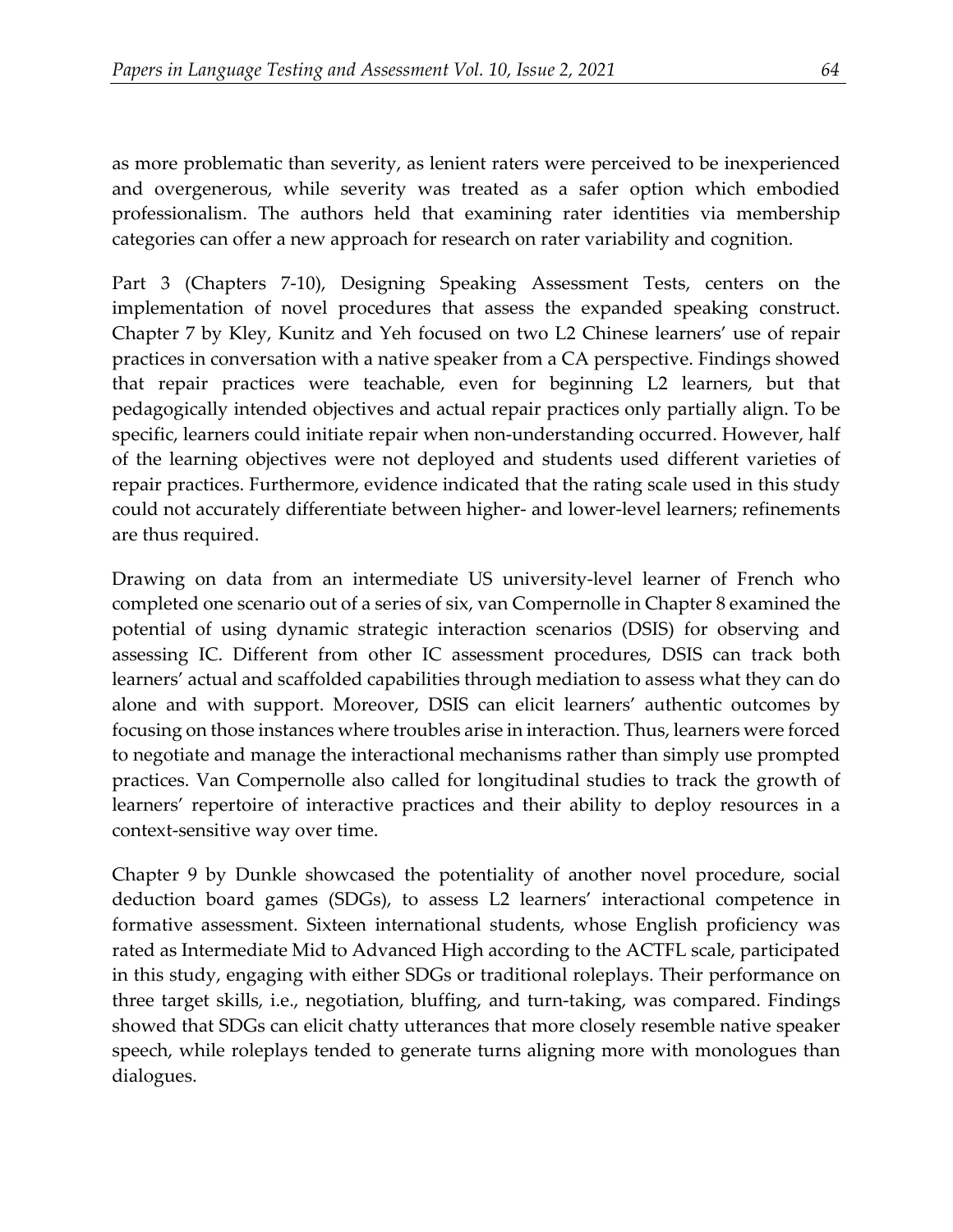Barth-Weingarten and Freitag-Hild in Chapter 10 proposed a systematic description of IC in terms of the generic organizational contingencies in interaction as basic assessment categories under the conditions of scarce resources. Using turn-taking (TT) as an exemplar, the authors developed a CA-informed rubric of relevant sequenceorganizational key points to assess German EFL learners' TT skills. Results indicated that the rubric designed in this chapter can make finer distinctions in learners' TT skill profile, providing robust evidence for the validity of the assessment instrument. The authors also observed that learners' L1-specific IC practices may contribute to the smooth interaction with their peers and called for further investigation to explore the effects of the L1-specific IC practices on interaction with L2 native speakers.

The last part of the volume, Using New Technologies to Assess Speaking, consists of three chapters, displaying the potential applications of new technologies in supporting the design and administration of assessment instruments that operationalize an expanded speaking construct. Chapter 11 by Song and Hsu investigated the potential of using Virtual Reality (VR) for a classroom-based L2 oral assessment. Collecting 24 Korean learners' performances on two roleplay-like DCT tasks, Song and Hsu compared the rating scores on, the language functions elicited by, and learners' perceptions of VR and F2F modes. Results showed that the two modes elicited comparable scores and language functions, although, under the VR condition, the mean scores were slightly lower and two language functions (asking for information and negotiation of meaning) were significantly less used. Regarding learners' perceptions, they generally showed positive attitudes towards VR assessment in terms of providing a relaxing and enjoyable atmosphere.

Chapter 12 by Iwashita, May and Moore comprehensively reported on the affordances and constraints of computer-mediated assessment of L2 speaking and its recent developments with the use of technological advances. The authors proposed that, despite the limitations of technological environments to incorporate the assessment of IC, emerging technologies such as videoconferencing, web-based virtual environments and automatic speech recognition and interactive spoken dialogue systems will pave the way for the design of innovative speaking tasks which can enable multiple candidates to interact with each other.

The final chapter, by Salaberry and Burch, concludes this part as well as the whole volume with a critical reflection on the challenges of designing and implementing appropriate procedures to assess speaking ability instruments in the post-COVID-19 era. The authors argued that it is viable to integrate the theoretical development of the expanded speaking construct with logistical affordances or constraints and advocated a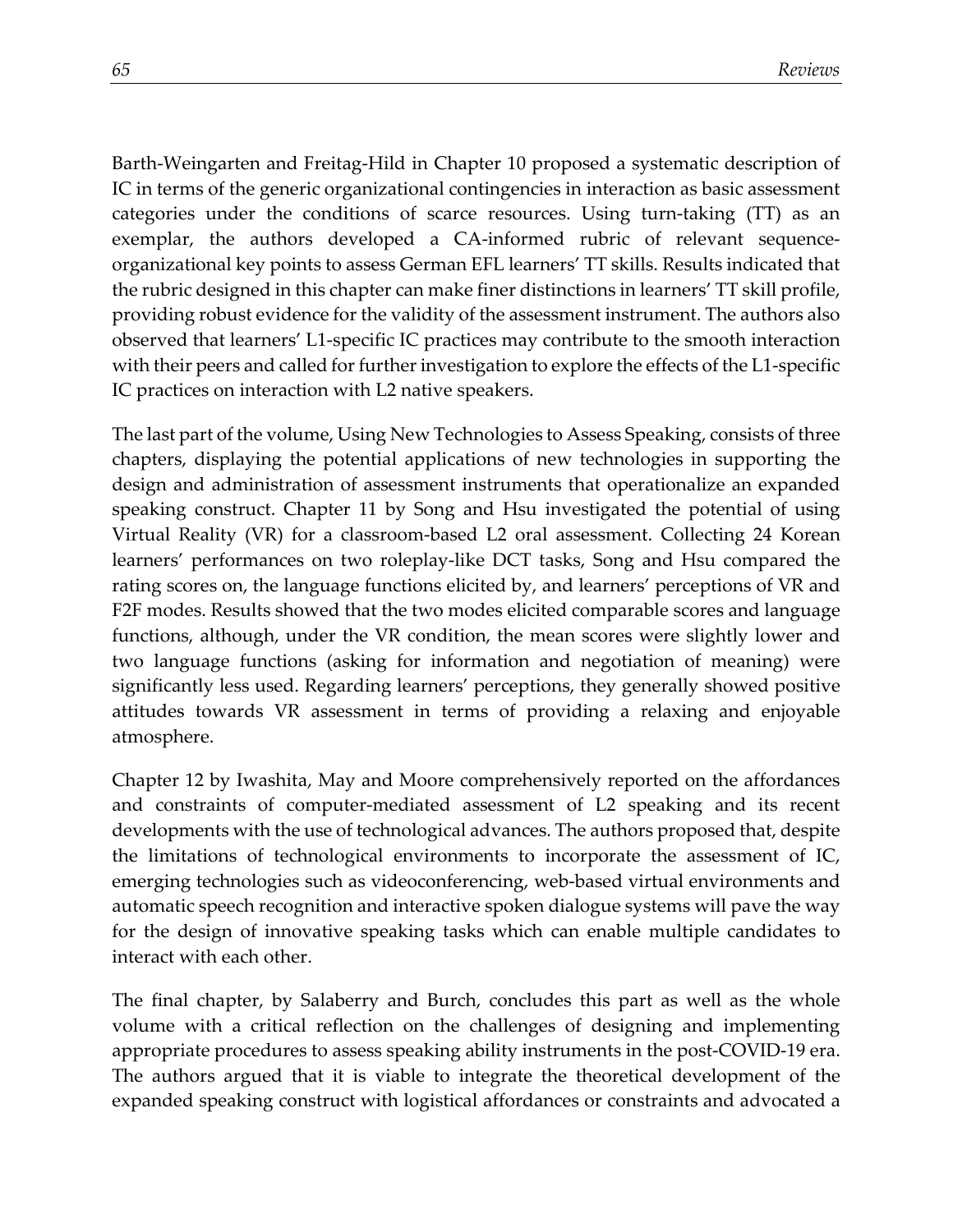bi-dimensional construct of IC, that is, generalizable competence (stable) and interactional repertoires (variable).

This state-of-the-art volume contributes to the field by offering new insights, both theoretically and empirically, for language teachers, oral test researchers, developers and practitioners to better assess speaking in context. Despite the fact that the co-constructed nature of interaction raises thorny issues of validity and generalizability, the present volume seeks to break new ground by introducing innovative approaches to eliciting (DSIS, Chapter 8; SDGs, Chapter 9) and analyzing (MCA, Chapters 2 and 6) coconstructed performances and exploring in great depth raters' practices in recognizing IC-related factors (Chapters 5 and 6). For instance, Chapter 5 promisingly reports that raters can justify their decisions when awarding a separate score to an individual testtaker on paired performances featuring mutual accomplishment, adding robust evidence to the feasibility of assessing the co-constructed nature of paired or group speaking tests.

Another strength of the volume is the due attention paid to the role of nonverbal behavior (embodiment) in interaction from different perspectives (Chapters 3, 4, 10 and 11). For example, Chapter 3 lays a solid foundation for the incorporation of NVB into the speaking construct and provides a pioneering attempt at operationalizing NVB in assessment rubrics, and Chapter 10 presents a comprehensive framework of conventions covering kinetic transcription which makes the fine-grained analysis of NVB possible.

Despite its merits, this volume does have some shortcomings, just like any other publication. First and foremost, this volume brings into focus the concept of IC within the expanded conceptualization of the speaking construct and explores in detail some mechanisms like TT and repair, but does not present an overarching framework specifying the full set of components of the IC construct for speaking assessment, which still makes IC elusive. Certainly, this mission is daunting and requires continuing and joint efforts of the language testing community and language teachers. Second, the order of Part 2 (Collecting and Rating Speaking Data) and Part 3 (Designing Speaking Assessment Tests) should be, arguably, swapped for the convenience of reading, given that test design is expected to precede data collection and rating. Moreover, there are some minor issues with proofreading. For instance, "This volume is divided into three parts" (p. 12) should be four parts.

Overall, this volume contributes to the literature by focusing on both established and new speaking test instruments and presenting cutting-edge research with fine-grained analysis, thus serving as illuminating and inspiring cases for future investigation. Therefore, *Assessing Speaking in Context: Expanding the Construct and its Applications* is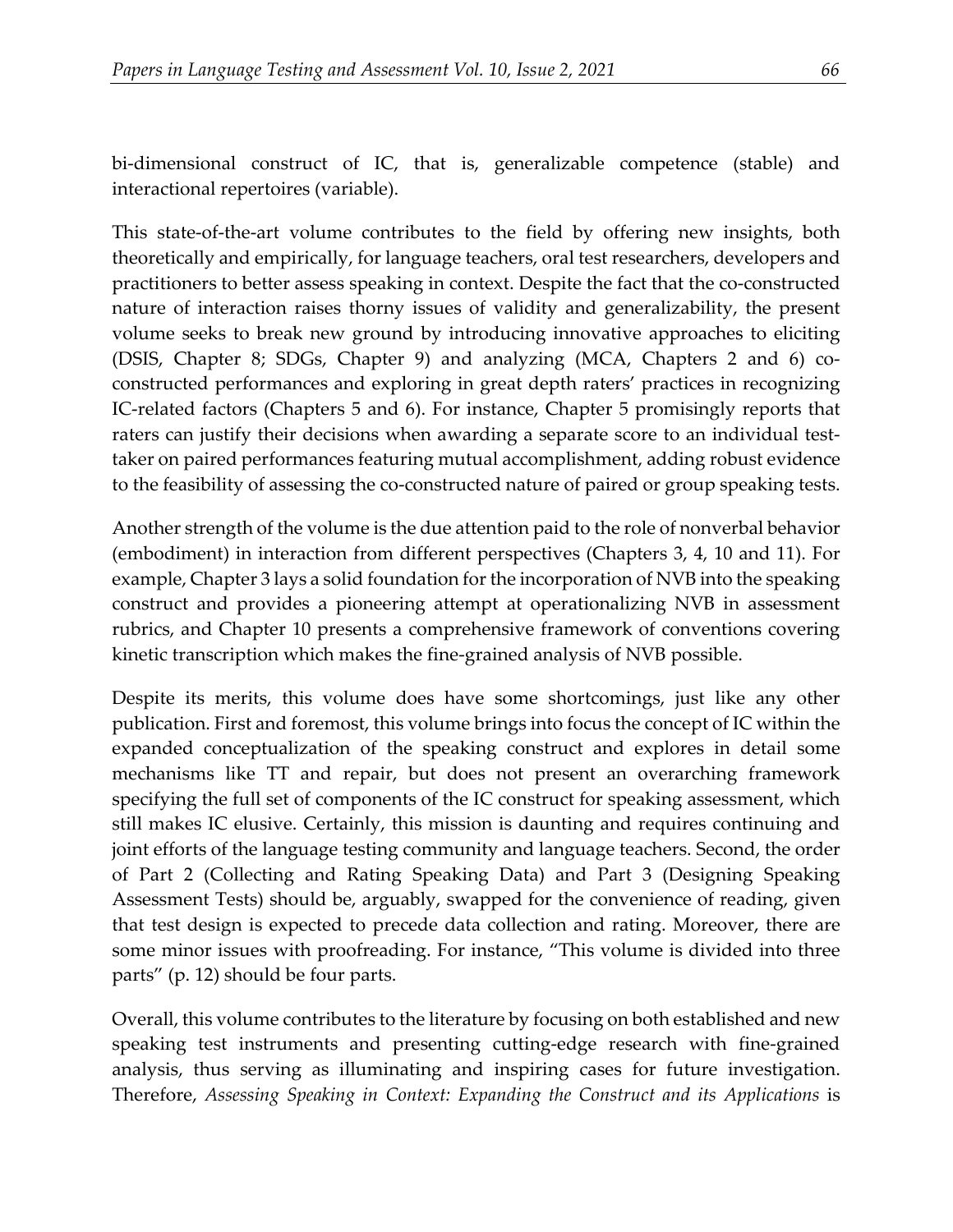highly recommended for a wide audience such as testing professionals and applied linguists as well as language teachers and graduate researchers.

*Reviewed by Ying Chen and Qi Lu* Ocean University of China

## **Acknowledgements**

This work was supported by the National Planning Office for Philosophy and Social Sciences of the People's Republic of China [20BYY108]. We would like to express our deep and sincere gratitude to the PLTA editors for their constructive and detailed feedback on this book review.

## **References**

- Chalhoub-Deville, M. (2003). Second language interaction: Current perspectives and future trends. *Language Testing*, *20*(4), 369-383. https://doi.org/10.1191/0265532203lt264oa
- Fan, J., & Yan, X. (2020). Assessing speaking proficiency: A narrative review of speaking assessment research within the argument-based validation framework. *Frontiers in Psychology*, 11:330.<https://doi.org/10.3389/fpsyg.2020.00330>
- Galaczi, E., & Taylor, L. (2018). Interactional competence: Conceptualisations, operationalisations, and outstanding questions. *Language Assessment Quarterly*, *15*(3), 219-236. https://doi.org/10.1080/15434303.2018.1453816
- He, A. W., & Young, R. (1998). Language proficiency interviews: A discourse approach. In R. Young & A. W. He (Eds.), *Talking and Testing: Discourse Approaches to the Assessment of Oral Proficiency* (pp.1-24). Amsterdam: John Benjamins. https://doi.org/10.1075/sibil.14.02he
- Kramsch, C. (1986). From language proficiency to interactional competence. *The Modern Language Journal, 70*(4), 366-372. https://doi.org/10.1111/j.1540-4781.1986.tb05291.x
- Lam, D. M. K. (2018). What counts as "responding"? Contingency on previous speaker contribution as a feature of interactional competence. *Language Testing, 35*(3), 377- 401. https://doi.org/10.1177/0265532218758126
- McNamara, T. (1997). Interaction in second language performance assessment: Whose performance? *Applied Linguistics, 18*(4), 446-466. <https://doi.org/10.1093/applin/18.4.446>